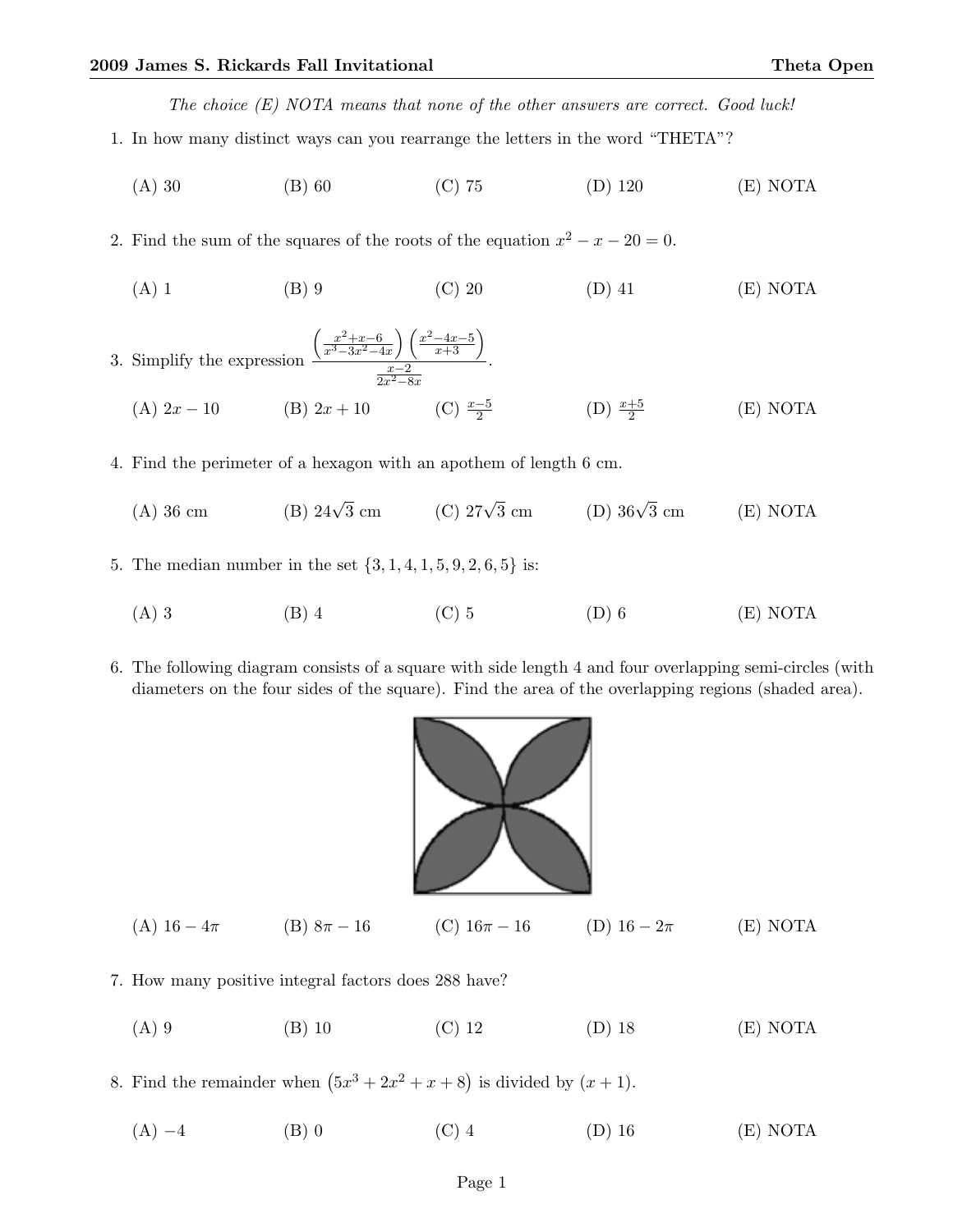9. Tulsi is throwing darts at the target shown below which consists of 5 concentric circles. The radius of the innermost circle is 1 and the radius of the outermost is 5. The radii of the circles form an arithmetic sequence. Find the area of the shaded region.



- (A)  $9\pi$  (B)  $10\pi$  (C)  $14\pi$  (D)  $15\pi$  (E) NOTA
- 10. The medians of any triangle intersect at the:
	- (A) centroid (B) circumcenter (C) incenter (D) orthocenter (E) NOTA
- 11. Which of the following equations represents the circle of radius 4 with center  $(2, -6)$ ?
	- (A)  $(x+2)^2 + (y-6)^2 = 4$  (B)  $(x-2)^2 + (y+6)^2 = 4$ (C)  $(x+2)^2 + (y-6)^2 = 16$  (D)  $(x-2)^2 + (y+6)^2 = 16$  (E) NOTA
- 12. After a long day of swim practice, Andrew decides to eat a chocolate cake that is in the shape of a rectangular prism with length, width, and height of  $x + 10$ ,  $x + 7$ , and x respectively. After eating  $\frac{1}{3}$ of the cake he is left with 144 cubic inches of cake. Find the height of the original cake (in inches).
	- (A) 1 (B) 2 (C) 3 (D) 4 (E) NOTA
- 13. Find the sum of the solutions to the equation  $\sqrt{x+19} = x-1$ .
	- (A)  $-3$  (B) 0 (C) 3 (D) 6 (E) NOTA
- 14. Circles A and B are externally tangent at a single point. If the circles have radii of lengths 4 and 5, what is the length of the common external tangent to  $A$  and  $B$ ?
	- $(A)$  2 $\sqrt{5}$  $(B)$  4 $\sqrt{5}$ (C) 9 (D)  $9\sqrt{2}$ 2 (E) NOTA
- 15. Which of the following are rational numbers? Note that *i* represents  $\sqrt{-1}$ .
	- I.  $e$  III.  $i$  III.  $\pi$  IV. 0
	- (A) III only (B) I, II only (C) I, II, III only (D) I, II, III, IV (E) NOTA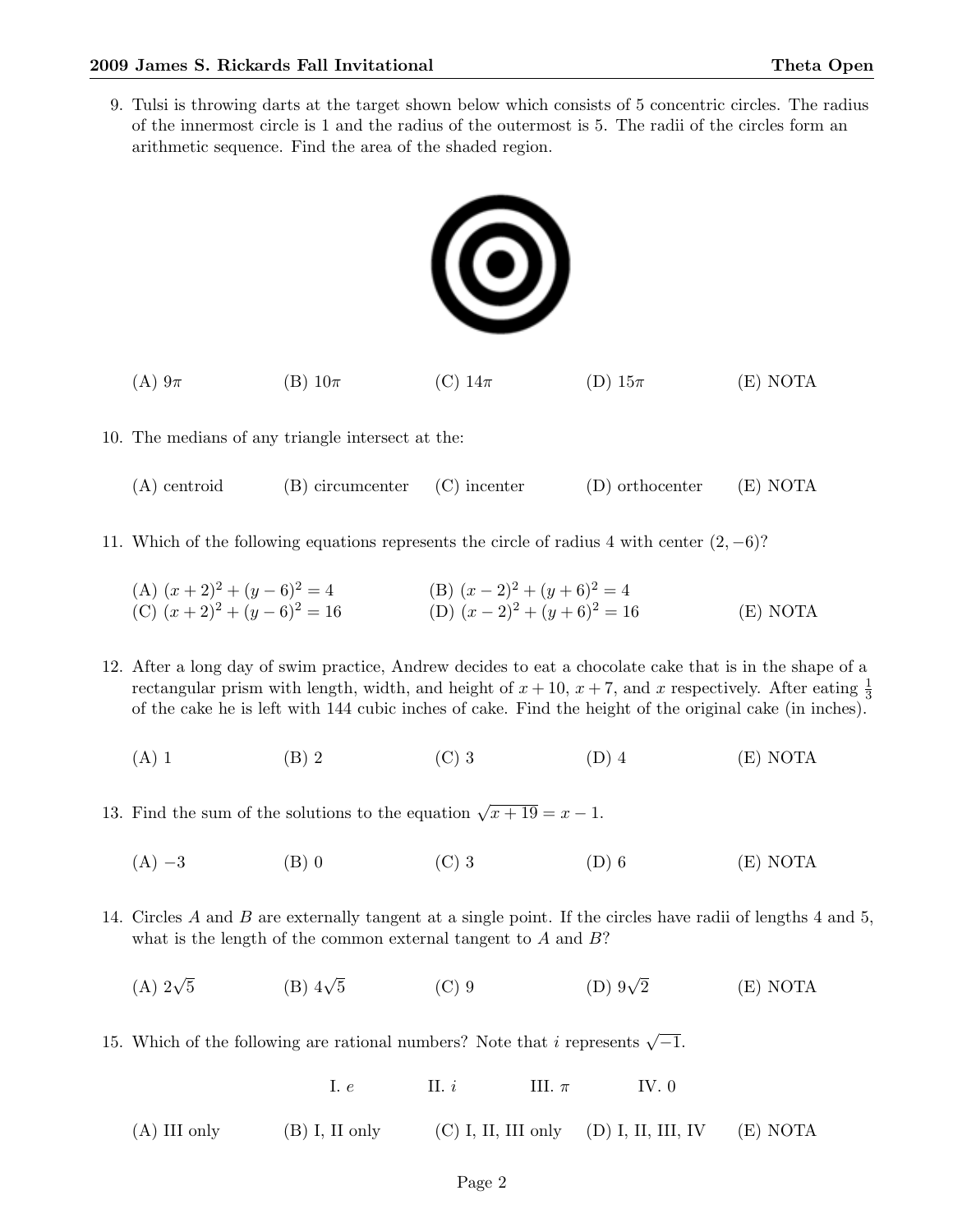16. Find the area of a pentagon with vertices  $(5, 4)$ ,  $(6, -1)$ ,  $(-2, -4)$ ,  $(-5, 0)$  and  $(-3, 3)$ .

(A) 46 (B) 58.5 (C) 92 (D) 117 (E) NOTA

17. If  $216_7 = X_9$ , what is X? Note that the subscripts denote bases.

- (A) 100 (B) 121 (C) 133 (D) 144 (E) NOTA
- 18. Chords AC and BD intersect at point E, as seen in the diagram below. If minor arc BC is  $48°$  and minor arc  $AD$  is 120 $^{\circ}$ , what is ∠CED?



 $(A)$  72° (B) 84◦  $(C)$  90 $\circ$  $(D)$  96 $\circ$ (E) NOTA

19. Find the coefficient of the fourth term in the binomial expansion of  $(4x-3)^5$ .

(A) −1620 (B) −324 (C) 324 (D) 1620 (E) NOTA

20. What is the area of the circle inscribed in a triangle with sides of length 9, 12, and 15?

(A)  $9\pi$  (B)  $24\pi$  (C)  $36\pi$  (D)  $\frac{225}{4}$ (E) NOTA

21. Find the minimum value of y on the parabola  $y = 2x^2 - 4x + 7$ .

(A) 1 (B) 5 (C) 7 (D) 13 (E) NOTA

22. One pigeon is standing atop a 25 foot tall lamp post. Another pigeon is standing on top of a 40 foot building. The two lamp post and building are 50 feet apart. A wire is connected from the bottom of the lamp post to the top of the building. Another wire is connected from the top of the lamp post to the bottom of the building. The pigeons walk across the wires until they meet each other at the intersection of the wires. How high above the ground, in feet, are the birds when they meet?

(A) 13 (B) 20 (C)  $\frac{250}{13}$  $\frac{250}{13}$  (D)  $\frac{200}{3}$ (E) NOTA